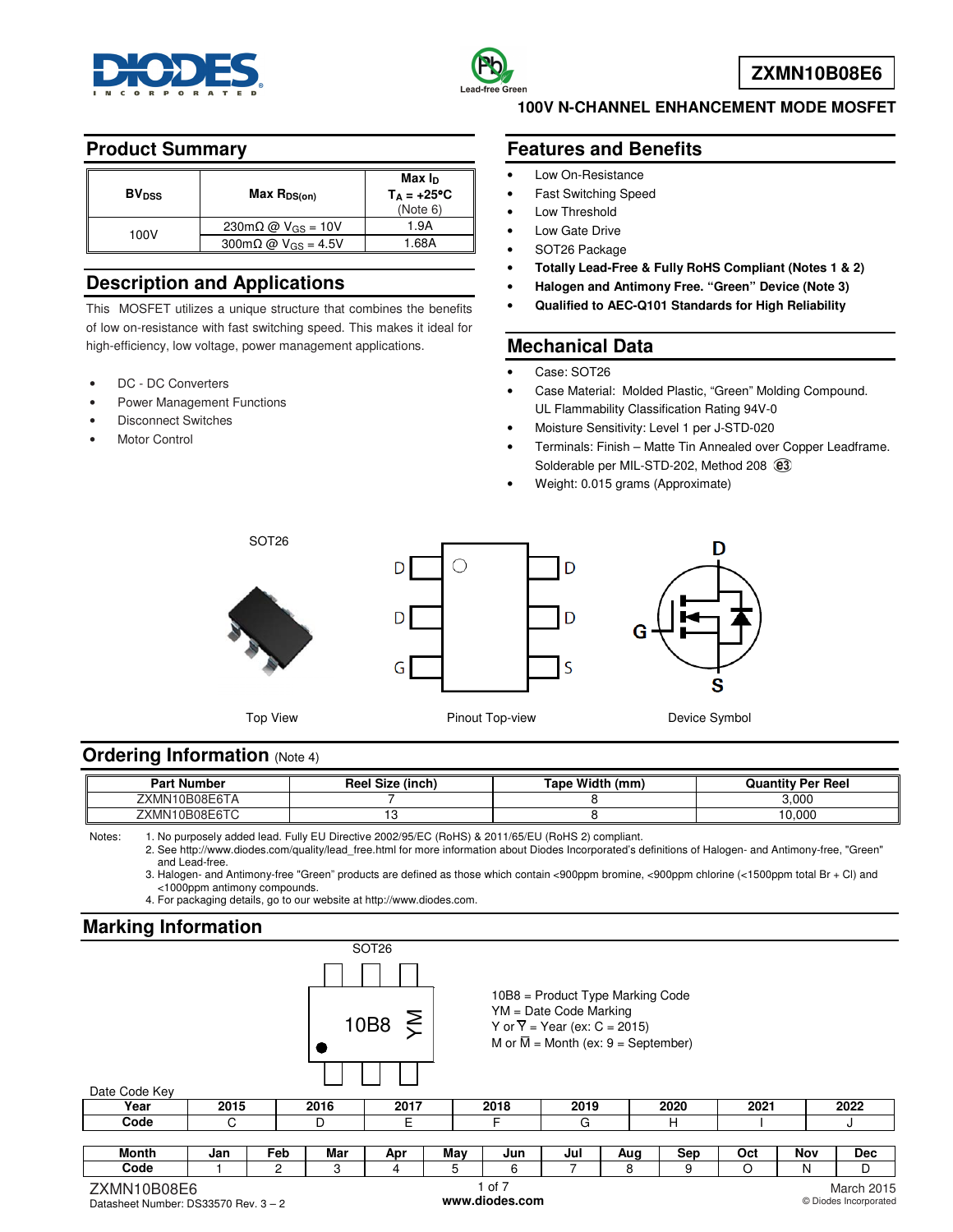

#### **Maximum Ratings** (@T<sub>A = +25</sub>°C, unless otherwise specified.)

| <b>Characteristic</b>                          |  |                                       | Symbol                  | Value | <b>Unit</b> |  |
|------------------------------------------------|--|---------------------------------------|-------------------------|-------|-------------|--|
| Drain-Source Voltage                           |  |                                       | <b>V</b> <sub>DSS</sub> | 100   |             |  |
| Gate-Source Voltage                            |  |                                       | V <sub>GSS</sub>        | ±20   |             |  |
|                                                |  | (Note 6)                              | ID                      | 1.9   |             |  |
| Continuous Drain Current                       |  | $V_{GS} = 10V$ $T_A = +70°C$ (Note 6) |                         | 1.5   |             |  |
|                                                |  | (Note 5)                              |                         | 1.6   |             |  |
| <b>Pulsed Drain Current</b>                    |  | (Note 7)                              | <b>IDM</b>              |       |             |  |
| Continuous Source Current (Body Diode)         |  | (Note 6)                              | Is                      | 2.5   |             |  |
| Pulsed Source Current (Body Diode)<br>(Note 7) |  |                                       | <b>ISM</b>              |       |             |  |

#### **Thermal Characteristics** (@T<sub>A = +25</sub>°C, unless otherwise specified.)

| <b>Characteristic</b>                   |          | Symbol               | Value           | <b>Unit</b>   |  |
|-----------------------------------------|----------|----------------------|-----------------|---------------|--|
| Power Dissipation                       | (Note 5) | $P_D$                | I.I             | W             |  |
| Linear Derating Factor                  |          |                      | 8.8             | $mW$ /°C      |  |
| Power Dissipation<br>(Note 6)           |          |                      | 1.7             | W             |  |
| Linear Derating Factor                  |          | $P_D$                | 13.6            | $mW$ /°C      |  |
| Thermal Resistance, Junction to Ambient | (Note 5) |                      | 113             | $\degree$ C/W |  |
|                                         | (Note 6) | $R_{\theta}$ JA      | 73              |               |  |
| Operating and Storage Temperature Range |          | TJ, T <sub>STG</sub> | $-55$ to $+150$ | ۰c            |  |

Notes: 5. For a device surface mounted on 25mm x 25mm FR4 PCB with high coverage of single sided 1oz copper, in still air conditions. 6. For a device surface mounted on FR4 PCB measured at  $t \le 5$  secs.

7. Repetitive rating 25mm x 25mm FR4 PCB, D = 0.02, pulse width 300µs - pulse width limited by maximum junction temperature. Refer to Transient Thermal Impedance graph.

# **Thermal Characteristics**



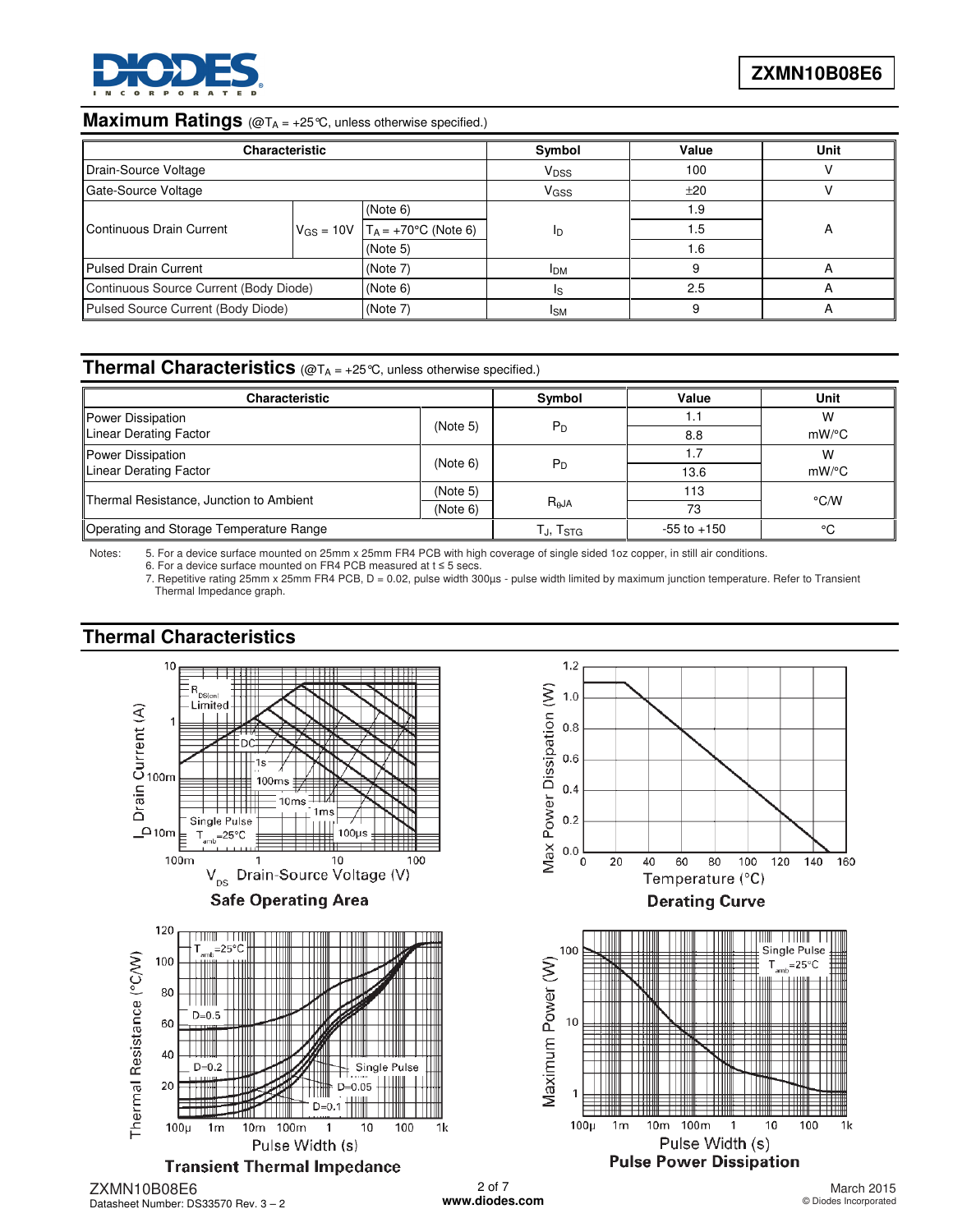

# **Electrical Characteristics** (@T<sub>A</sub> = +25°C, unless otherwise specified.)

| Characteristic                             | Symbol                  | <b>Min</b>               | Typ  | <b>Max</b>               | Unit   | <b>Test Condition</b>                             |
|--------------------------------------------|-------------------------|--------------------------|------|--------------------------|--------|---------------------------------------------------|
| <b>OFF CHARACTERISTICS</b>                 |                         |                          |      |                          |        |                                                   |
| Drain-Source Breakdown Voltage             | <b>BV<sub>DSS</sub></b> | 100                      |      |                          | $\vee$ | $I_D = 250 \mu A$ , $V_{GS} = 0V$                 |
| Zero Gate Voltage Drain Current            | <b>I</b> <sub>DSS</sub> | --                       |      | 0.5                      | μA     | $V_{DS} = 100V$ , $V_{GS} = 0V$                   |
| Gate-Source Leakage                        | lgss                    |                          |      | 100                      | nA     | $V_{GS} = \pm 20V$ , $V_{DS} = 0V$                |
| <b>ON CHARACTERISTICS</b>                  |                         |                          |      |                          |        |                                                   |
| Gate Threshold Voltage                     | $V$ <sub>GS(th)</sub>   | 1.0                      |      | 3.0                      | $\vee$ | $I_D = 250 \mu A$ , $V_{DS} = V_{GS}$             |
|                                            |                         |                          |      | 0.23                     |        | $V_{GS} = 10V$ , $I_D = 1.6A$                     |
| Static Drain-Source On-Resistance (Note 8) | $R_{DS(ON)}$            |                          |      | 0.30                     | Ω      | $V_{GS} = 4.5V$ , $I_D = 1.4A$                    |
|                                            |                         |                          |      | 0.50                     |        | $V_{GS} = 4.3V, I_D = 1.1A$                       |
| Forward Transconductance (Notes 8 & 10)    | <b>gfs</b>              | $\overline{\phantom{0}}$ | 4.8  |                          | S      | $V_{DS} = 15V$ , $I_D = 1.6A$                     |
| Diode Forward Voltage (Note 8)             | <b>V<sub>SD</sub></b>   |                          | 0.85 | 0.95                     | V      | $T_J = +25$ °C, $I_S = 2.0$ A, $V_{GS} = 0$ V     |
| <b>DYNAMIC CHARACTERISTICS (Note 10)</b>   |                         |                          |      |                          |        |                                                   |
| Input Capacitance                          | $C_{iss}$               |                          | 497  | $\overline{\phantom{a}}$ | pF     |                                                   |
| <b>Output Capacitance</b>                  | $C_{\rm{oss}}$          |                          | 29   |                          | pF     | $V_{DS} = 50V$ , $V_{GS} = 0V$<br>$f = 1.0$ MHz   |
| Reverse Transfer Capacitance               | C <sub>rss</sub>        |                          | 18   |                          | pF     |                                                   |
| Gate Charge (Note 9)                       | Q <sub>g</sub>          |                          | 5.0  |                          | nC     | $V_{DS} = 50V$ , $V_{GS} = 5V$ , $I_D = 1.6A$     |
| Total Gate Charge (Note 9)                 | $Q_q$                   | $\qquad \qquad$          | 9.2  |                          | nC     |                                                   |
| Gate-Source Charge (Note 9)                | $Q_{gs}$                | $\qquad \qquad$          | 1.7  |                          | nC     | $V_{DS} = 50V$ , $V_{GS} = 10V$ ,<br>$I_D = 1.6A$ |
| Gate-Drain Charge (Note 9)                 | $Q_{dd}$                | $\qquad \qquad$          | 2.5  |                          | nC     |                                                   |
| Turn-On Delay Time (Note 9)                | $t_{d(on)}$             | $\hspace{0.05cm}$        | 2.9  | $\overline{\phantom{0}}$ | ns     |                                                   |
| Turn-On Rise Time (Note 9)                 | tr                      | $\qquad \qquad$          | 2.1  |                          | ns     | $V_{DD} = 50V$ , $I_D = 1.0A$ ,                   |
| Turn-Off Delay Time (Note 9)               | $t_{d(off)}$            |                          | 12.1 |                          | ns     | $R_G \approx 6.0\Omega$ , $V_{GS} = 10V$          |
| Turn-Off Fall Time (Note 9)                | t <sub>f</sub>          |                          | 5.0  |                          | ns     |                                                   |
| Reverse Recovery Time                      | $t_{rr}$                |                          | 32   |                          | ns     | $T_{\rm J}$ = +25 °C, I <sub>F</sub> = 1.7A,      |
| Reverse Recovery Charge                    | $Q_{rr}$                |                          | 40   |                          | nC     | $di/dt = 100A/\mu s$                              |

Notes: 8. Measured under pulsed conditions. Width ≤ 300µs. Duty cycle ≤ 2%.

 9. Switching characteristics are independent of operating junction temperature. 10. For design aid only, not subject to production testing.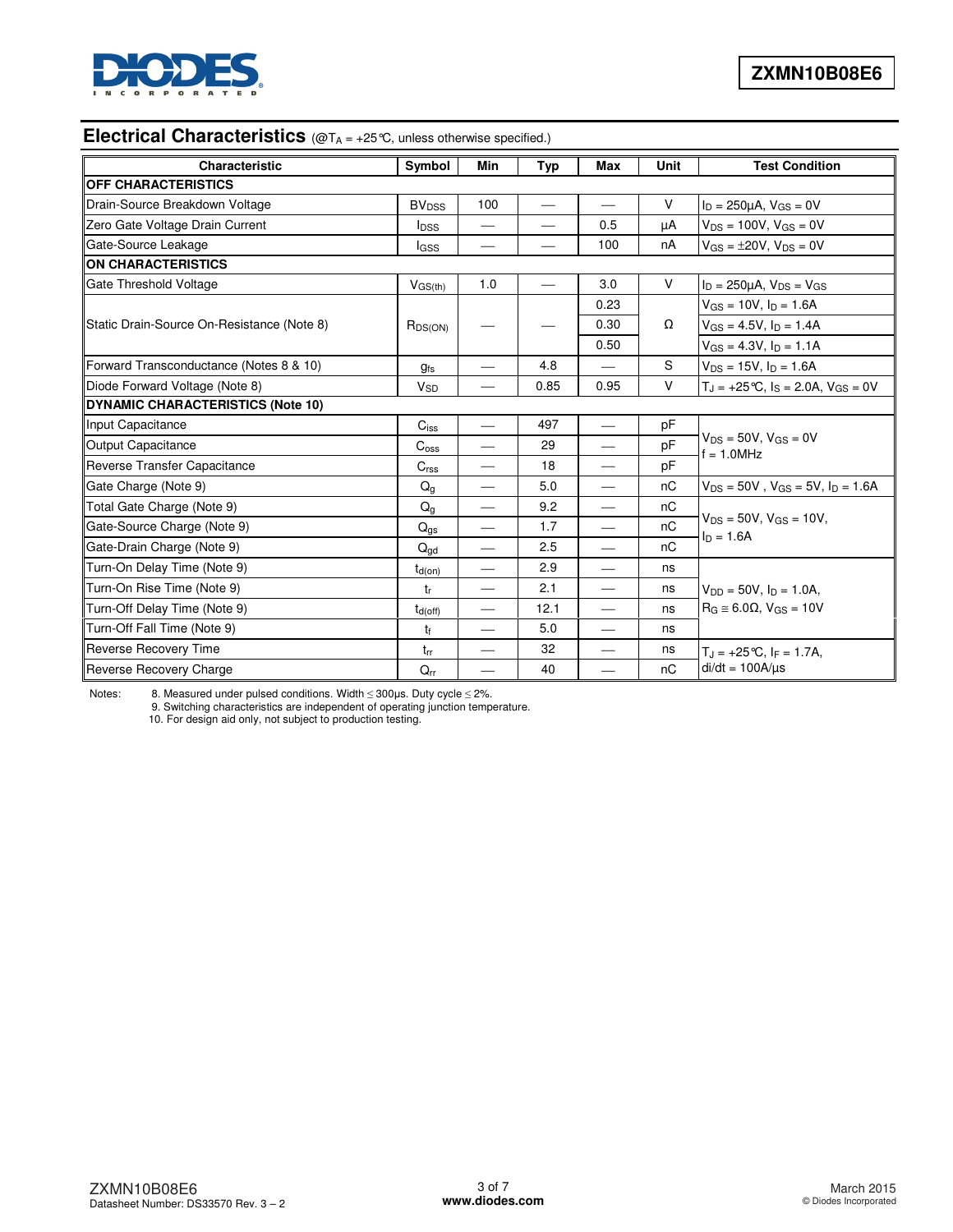

# **Typical Characteristics**

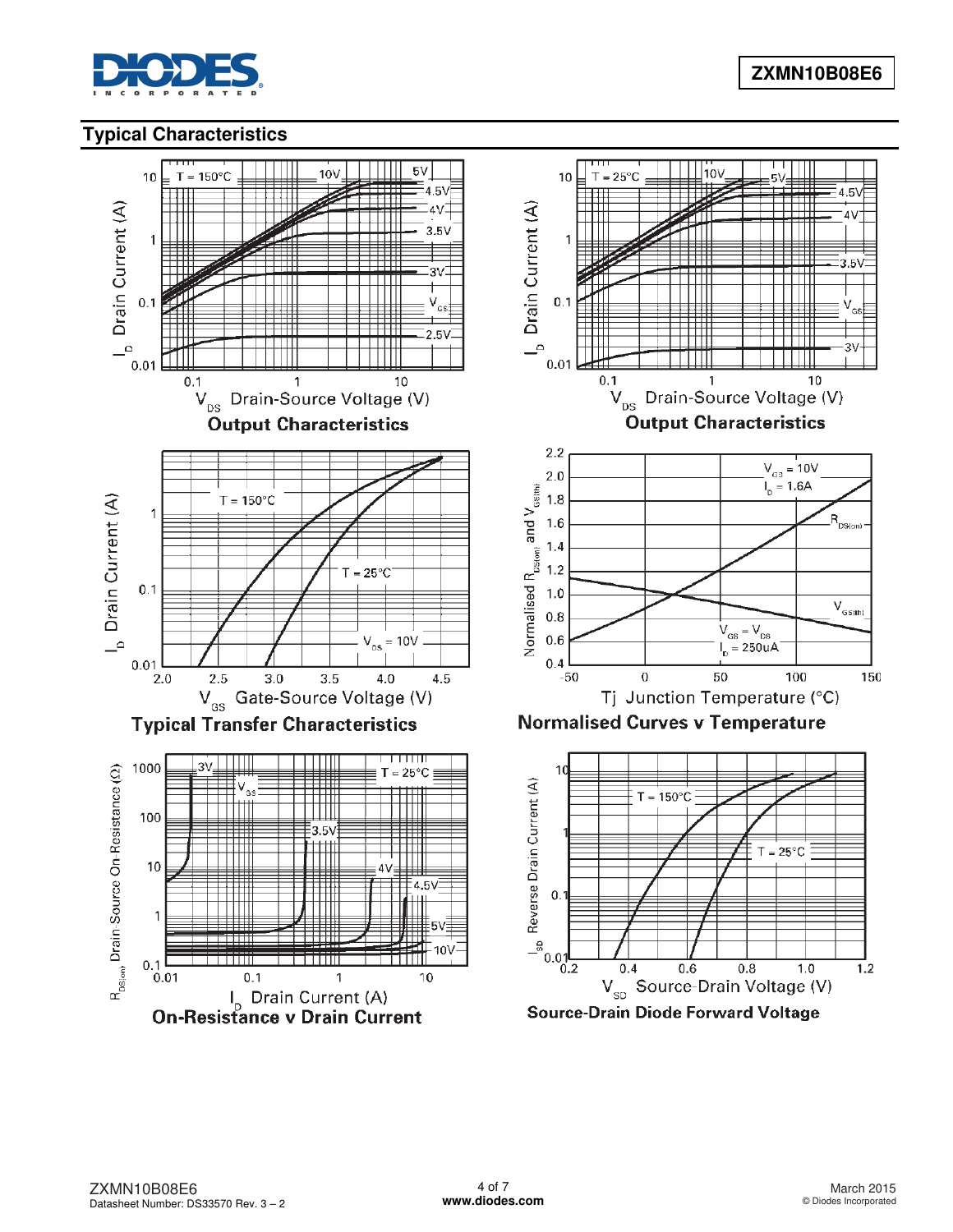

## **Typical Characteristics** (continued)



**Test Circuits** 

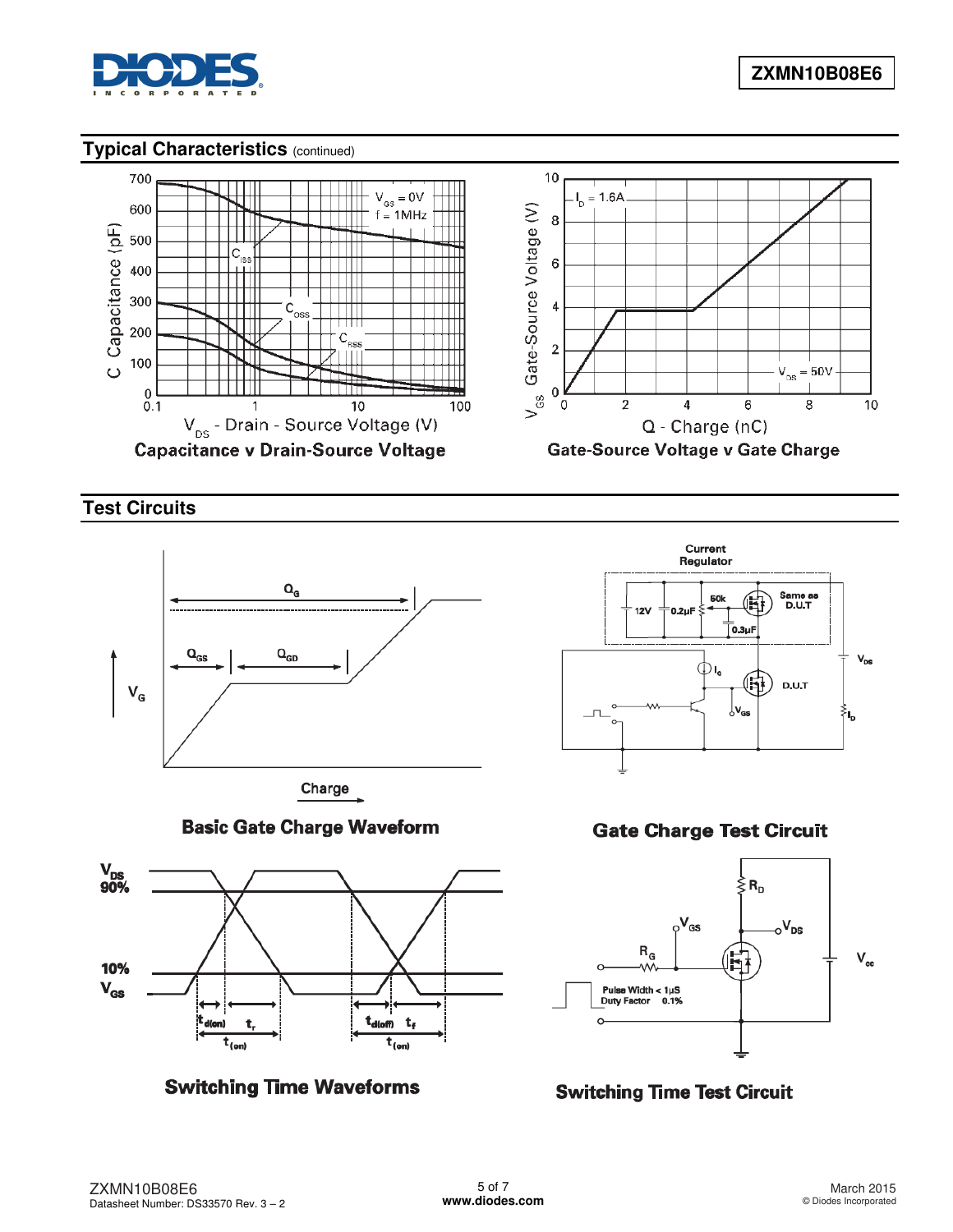

# **Package Outline Dimensions**

Please see AP02002 at [http://www.diodes.com/datasheets/ap02002.pdf fo](http://www.diodes.com/datasheets/ap02002.pdf)r the latest version.



| <b>SOT26</b>    |       |      |      |  |  |  |  |
|-----------------|-------|------|------|--|--|--|--|
| Dim             | Min   | Max  | Typ  |  |  |  |  |
| A1              | 0.013 | 0.10 | 0.05 |  |  |  |  |
| A2              | 1.00  | 1.30 | 1.10 |  |  |  |  |
| A3              | 0.70  | 0.80 | 0.75 |  |  |  |  |
| b               | 0.35  | 0.50 | 0.38 |  |  |  |  |
| C               | 0.10  | 0.20 | 0.15 |  |  |  |  |
| D               | 2.90  | 3.10 | 3.00 |  |  |  |  |
| e               |       |      | 0.95 |  |  |  |  |
| e1              |       |      | 1.90 |  |  |  |  |
| Е               | 2.70  | 3.00 | 2.80 |  |  |  |  |
| E <sub>1</sub>  | 1.50  | 1.70 | 1.60 |  |  |  |  |
| L               | 0.35  | 0.55 | 0.40 |  |  |  |  |
| a               |       |      | 8°   |  |  |  |  |
| a1              |       |      | 70   |  |  |  |  |
| <b>iensions</b> |       |      |      |  |  |  |  |

# **Suggested Pad Layout**

Please see AP02001 at [http://www.diodes.com/datasheets/ap02001.pdf fo](http://www.diodes.com/datasheets/ap02001.pdf)r the latest version.



| <b>Dimensions</b> | Value (in mm) |
|-------------------|---------------|
| С                 | 2.40          |
| C1                | 0.95          |
| G                 | 1.60          |
| x                 | 0.55          |
|                   | 0.80          |
|                   | 3.20          |